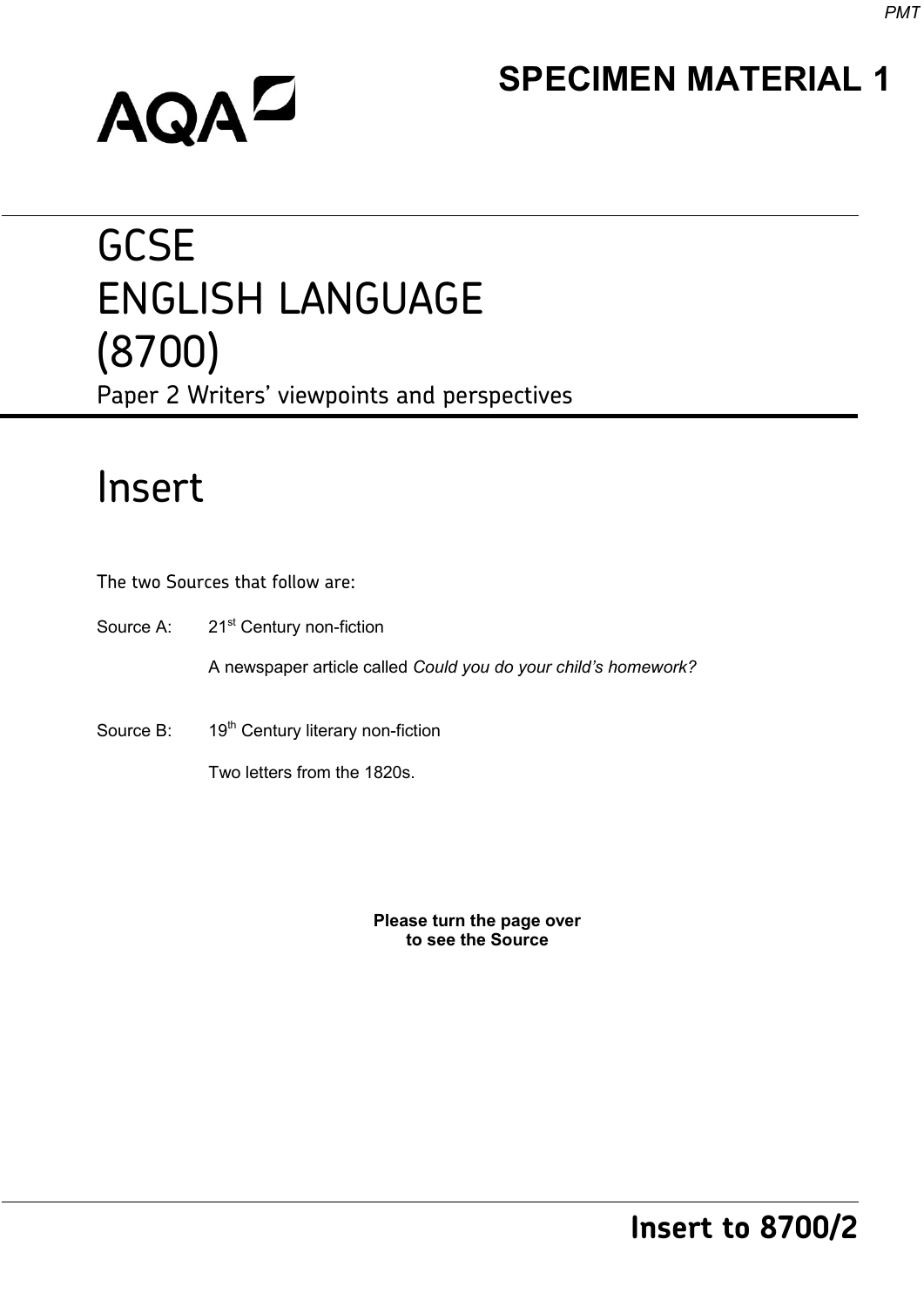#### $\mathfrak{p}$

#### **Source A – 21st Century non-fiction**

Could you do your child's homework? [The Observer,](http://observer.guardian.co.uk/) Sunday 15 December 2013



Children appear increasingly weighed down by homework. But how tough can it be? Jay Rayner attempts his son Eddie's maths assignment.

A typical father son scenario

20

I am staring at a finely printed sheet of paper and trying not to let the bad feelings seep in. This sheet is all my childhood Sunday-night feelings of dread come at once. It is humiliation and "could do better" and "pay attention now".

- 5 I only have myself to blame. A few months ago over dinner Eddie announced that, in English, they were experimenting with food writing. "I have to come up with metaphors. Give me a metaphor about this pizza," he said. "I don't think I should do your homework for you," I said. He raised his eyebrows. "You can't think of one, can you?" This is what happens if you feed and educate your children. They grow up, become clever and remorselessly take the mickey out of you.
- 10 15 He was right. I didn't. On the spot I couldn't think of a single food metaphor worth dragging out and slapping on the table. And so the memories of homework came flooding back: of long nights of carefully planned idleness ruined by the imposition of essays and work sheets, of tasks flunked, of a chilly emptiness at the thought of the way my efforts would be received by teachers. The fact is that I was not especially academic. On the results sheet, my grades lined up like a line of Pac-Men $^{\rm 1}$  doing a conga $^{\rm 2}.$

And so, having failed the English homework test, I decide to show a little solidarity. I will have a go at his maths homework just to get a sense of what it's like to be 14-year-old Eddie. Which is why I'm now staring at the sheet of paper. Ah yes, algebra, the merry dance of *x* and *y*. Simplify. Wrench things out of brackets. Calculate values. This, I used to be able to do. Or at least I think I used to be able to do this.

Hmmm. Right. Yes. I mean… I stare at the page again, wondering whether I might be able to will a nosebleed to obscure the equations. There are three marks out of a total of 25 available here. Not getting it right would be an early setback.

25 The next one looks more straightforward.  $a^4$  x  $a^3$ . I'm pretty sure I remember this. Just add the powers together. Which would mean…

There is an "expand and simplify" question, which refuses to grow or be simple. In his special mocking voice, Eddie tells me just to draw a sad face. I do as I'm told. Better that than a blank. Eddie returns to his room and I press on. Some of them I can manage. I appear to know how to multiply out *3 (5-2x)*. But with the next one I am firmly back in the weeds. I am so baffled that, shamelessly, I Google a maths website.

30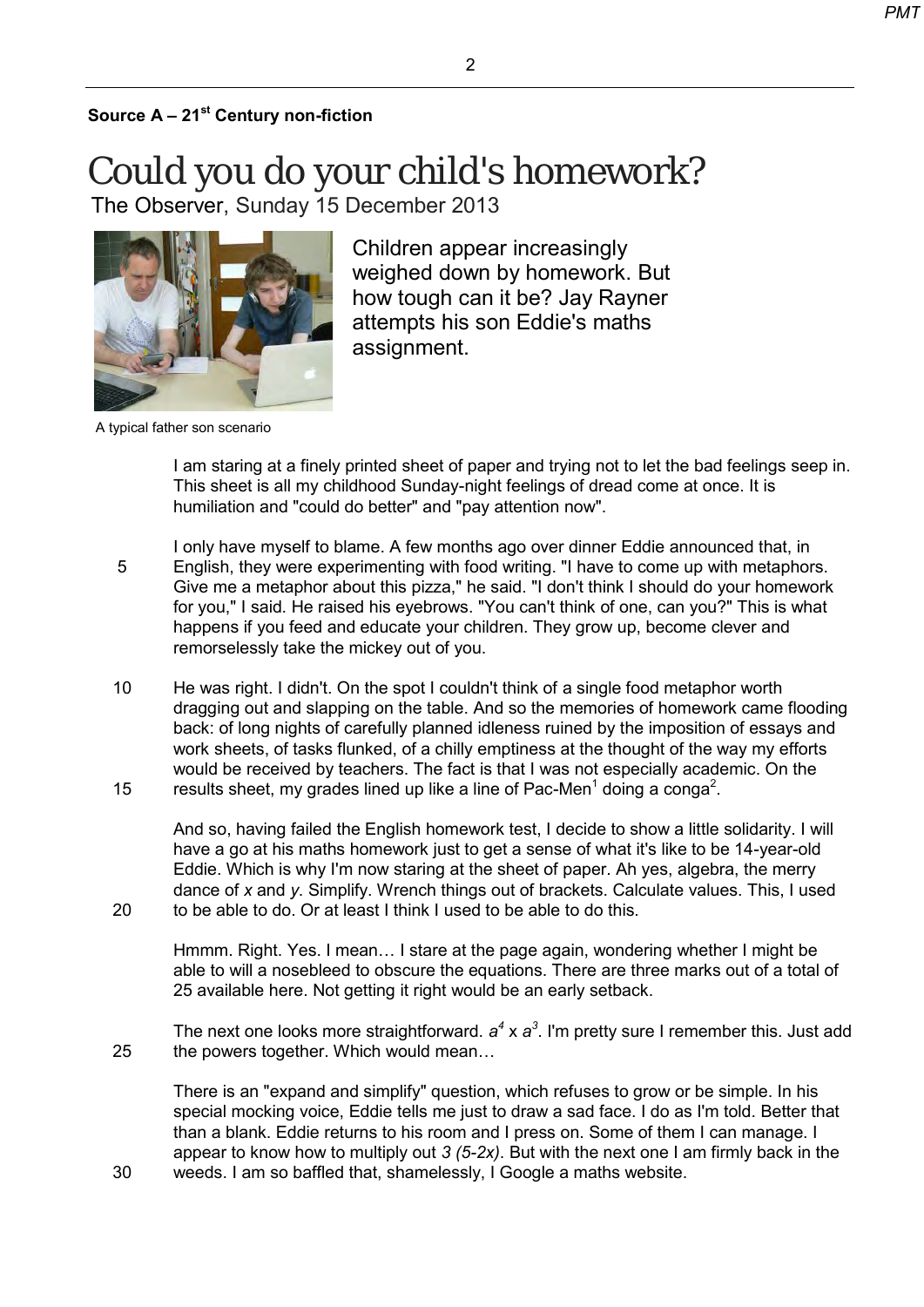3

A few days later Eddie receives his marks. He got 20 out of 25, or 80%, a low score for him. Me? I've got 12 out of 25, or less than 50%. Does it need saying that my biggest miscalculation was to take on Eddie over maths? He doesn't labour the point but he's irritatingly good at it. I knock on his bedroom door. He doesn't look up from his computer screen. He is too busy killing things, while talking on Skype to his friend Theo, who is also in the game trying to kill the same things.

Finally he looks up at me from the computer. Who needs teachers to humiliate you when your son can do it so effectively?

Glossary:

35

Pac-Man<sup>1</sup> – a popular computer game in the 1980's in which the character follows the lines of a maze to collect points as it goes.

 $\text{conga}^2$  – a dance in which participants follow behind a leading person in a long line.

**Turn over for Source B**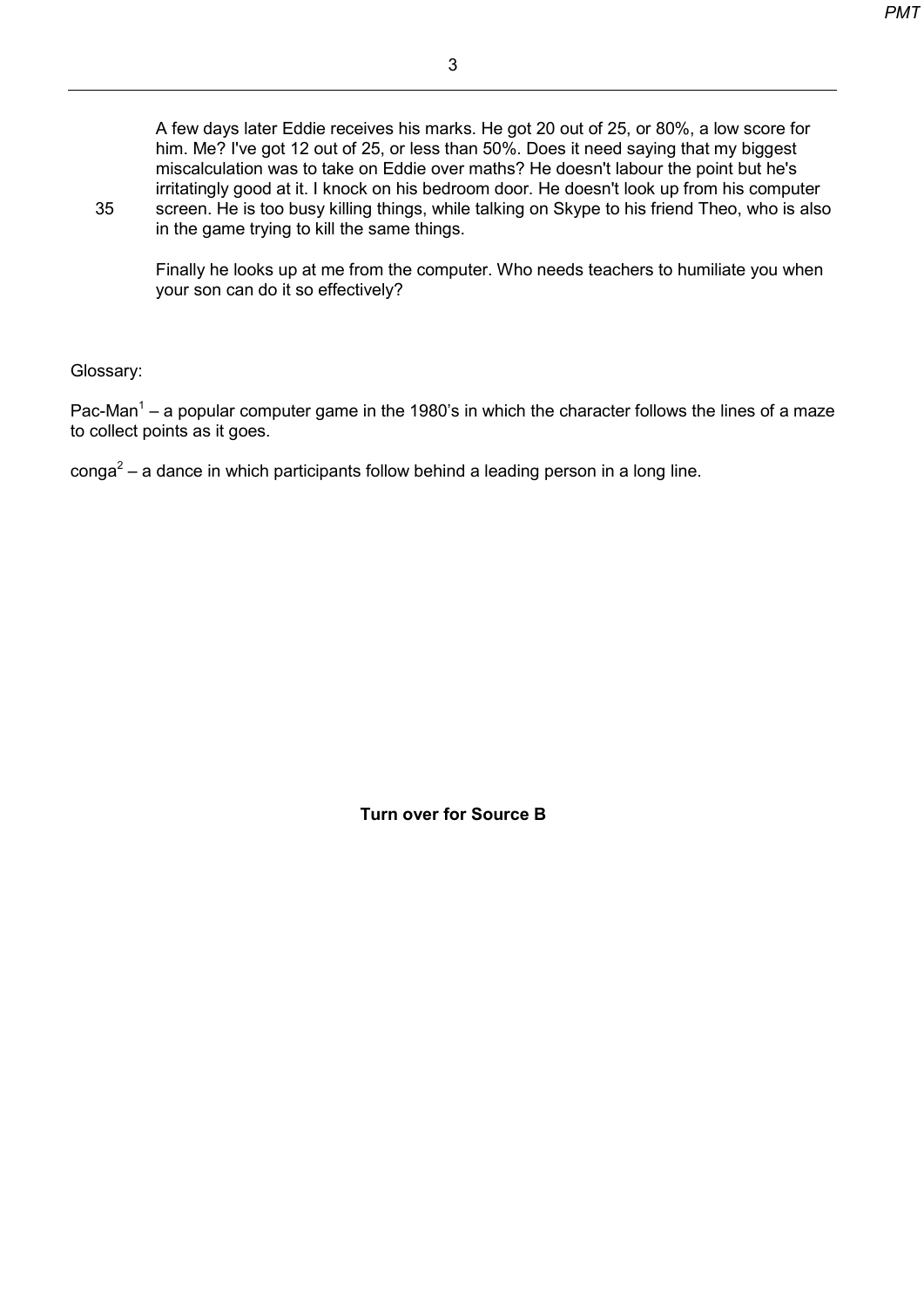#### 4

#### **Source B – 19th Century literary non-fiction**

This Source consists of two letters. The first letter is from a young boy called Henry writing to his father. Henry is living far away from home at a boarding school. A boarding school is a school where you go to live as well as study and was a very popular way of educating boys, especially from wealthier families, in the 1800s.

|    | Cotherstone Academy Aug. 7. 1822                                                                                                                                                                                                                                                                                                                                                                                                                                                                                                                                       |
|----|------------------------------------------------------------------------------------------------------------------------------------------------------------------------------------------------------------------------------------------------------------------------------------------------------------------------------------------------------------------------------------------------------------------------------------------------------------------------------------------------------------------------------------------------------------------------|
|    | Dear Father                                                                                                                                                                                                                                                                                                                                                                                                                                                                                                                                                            |
| 5  | Our Master has arrived at Cotherstone, but I was sorry to learn he had no Letter for me<br>nor anything else, which made me very unhappy. If you recollect, I promised that I would<br>write you a sly Letter, which I assure you I have not forgot, and now an opportunity has                                                                                                                                                                                                                                                                                        |
|    | come at last. I hope, my dear Father, you will not let Mr. Smith know anything about it for<br>he would flog me if he knew it. I hope, my dear Father, you will write me a Letter as soon<br>as you receive this, but pray don't mention anything about this in yours; only put a X at the                                                                                                                                                                                                                                                                             |
| 10 | bottom, or write to my good Friend Mr. Halmer, who is very kind to me and he will give it<br>to me when I go to Church. He lives opposite and I assure you, my dear Father, they are<br>the kindest Friends I have in Yorkshire and I know he will not show it to Mr. Smith for the<br>Letters I write you are all examined before they leave the School. I am obliged to write<br>what Mr. Smith tells us and the letters you send me are all examined by Mr. Smith before<br>I see them, so I hope, my dear Father, you will mention nothing of this when you write. |
| 15 | It is now two years come October since I left you at Islington, but I hope, my dear Father,<br>you will let me come home at Xmas that we may once more meet again alive - if God<br>permit me to live as long.                                                                                                                                                                                                                                                                                                                                                         |
| 20 | Our bread is nearly black; it is made of the worst Barley Meal, and our Beds are stuffed<br>with chaff <sup>1</sup> and I assure you we are used more like Bears than Christians <sup>2</sup> . Believe me,<br>my dear Father, I would rather be obliged to work all my life time than remain here<br>another year.                                                                                                                                                                                                                                                    |
|    | George is quite well but very unhappy.                                                                                                                                                                                                                                                                                                                                                                                                                                                                                                                                 |
|    | Your respectful son                                                                                                                                                                                                                                                                                                                                                                                                                                                                                                                                                    |
|    | Henry                                                                                                                                                                                                                                                                                                                                                                                                                                                                                                                                                                  |
|    |                                                                                                                                                                                                                                                                                                                                                                                                                                                                                                                                                                        |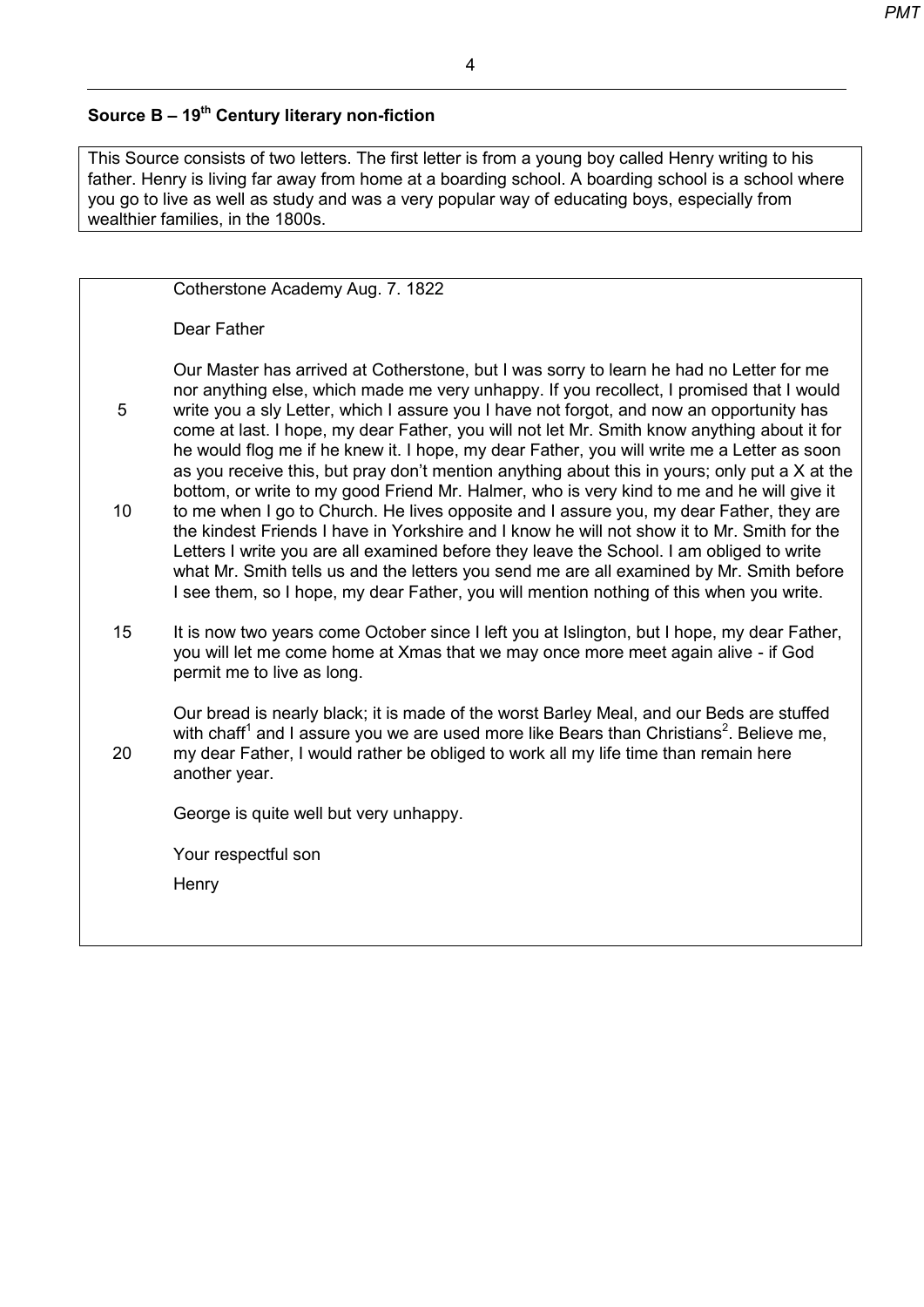The second letter, written two weeks later, is from the boy's father to a family friend, asking him to investigate the problem. The father has two sons at the school, Henry and George.

| 25       | Public Office, Worship Street, 21st August 1822.                                                                                                                                                                                                                                                                                                                                                                                                                                                                                                                                                                                                                                                                            |
|----------|-----------------------------------------------------------------------------------------------------------------------------------------------------------------------------------------------------------------------------------------------------------------------------------------------------------------------------------------------------------------------------------------------------------------------------------------------------------------------------------------------------------------------------------------------------------------------------------------------------------------------------------------------------------------------------------------------------------------------------|
|          | Sir,                                                                                                                                                                                                                                                                                                                                                                                                                                                                                                                                                                                                                                                                                                                        |
| 30       | Having lately received a Letter from my Son Henry, who is at Mr. Smith's School close by<br>you, complaining of the Treatment he receives, I am induced to write to you,<br>confidentially, to request you will do me the favour to endeavour to see both of them,<br>privately, (at your own House) if possible and ascertain whether you think it would be<br>advisable for me to send for them home. I will certainly be guided by what you say; Boys<br>will sometimes complain without cause, and therefore I hope you will excuse the liberty I<br>take in troubling you. Henry speaks very highly of your kind attention.                                                                                            |
| 35       | I do not approve of the System of Education, for they do not appear to have improved.<br>When they left home, they could both spell, and in Henry's Letter I see several words<br>wrong spelt - I also do not like the injunction laid upon them of not being allowed to write<br>to me without the Master's seeing the contents of their Letters.                                                                                                                                                                                                                                                                                                                                                                          |
| 40<br>45 | If you should not be able to get a private interview with them in the course of a fortnight, I<br>shall be obliged by your writing to me to say so and I will immediately give notice to Mr.<br>Smith that I intend to have them home at Christmas. I should prefer your seeing George if<br>you can, and hear what he says, as I can rely more on the truth of his story, than Henry's,<br>for I believe Henry's principal object is to get home. We have all a great desire to see him,<br>but particularly to see George, our other son, who is a meek Boy and not so able to<br>endure ill treatment as Henry - George is a great favourite with us all, and so he was with<br>his late dear Mother who is now no more. |
|          | You will no doubt see my object in thus troubling you and I hope you will excuse the<br>liberty I take, but as I know you have been very kind to the Boys. I shall esteem it an<br>additional favour by your attention to this, and an answer at your earliest convenience.                                                                                                                                                                                                                                                                                                                                                                                                                                                 |
|          | I remain Sir, very respectfully                                                                                                                                                                                                                                                                                                                                                                                                                                                                                                                                                                                                                                                                                             |
| 50       | Your obliged honorable servant                                                                                                                                                                                                                                                                                                                                                                                                                                                                                                                                                                                                                                                                                              |
|          | <b>William Heritage</b>                                                                                                                                                                                                                                                                                                                                                                                                                                                                                                                                                                                                                                                                                                     |
|          |                                                                                                                                                                                                                                                                                                                                                                                                                                                                                                                                                                                                                                                                                                                             |

Glossary:

 $\text{chaff}^1$  – chopped straw or hay.

Bears than Christians<sup>2</sup> – bears were sometimes mistreated, perhaps suggesting he feels he's being treated more like an animal than a human being, or in a Christian way.

#### **END OF SOURCES**